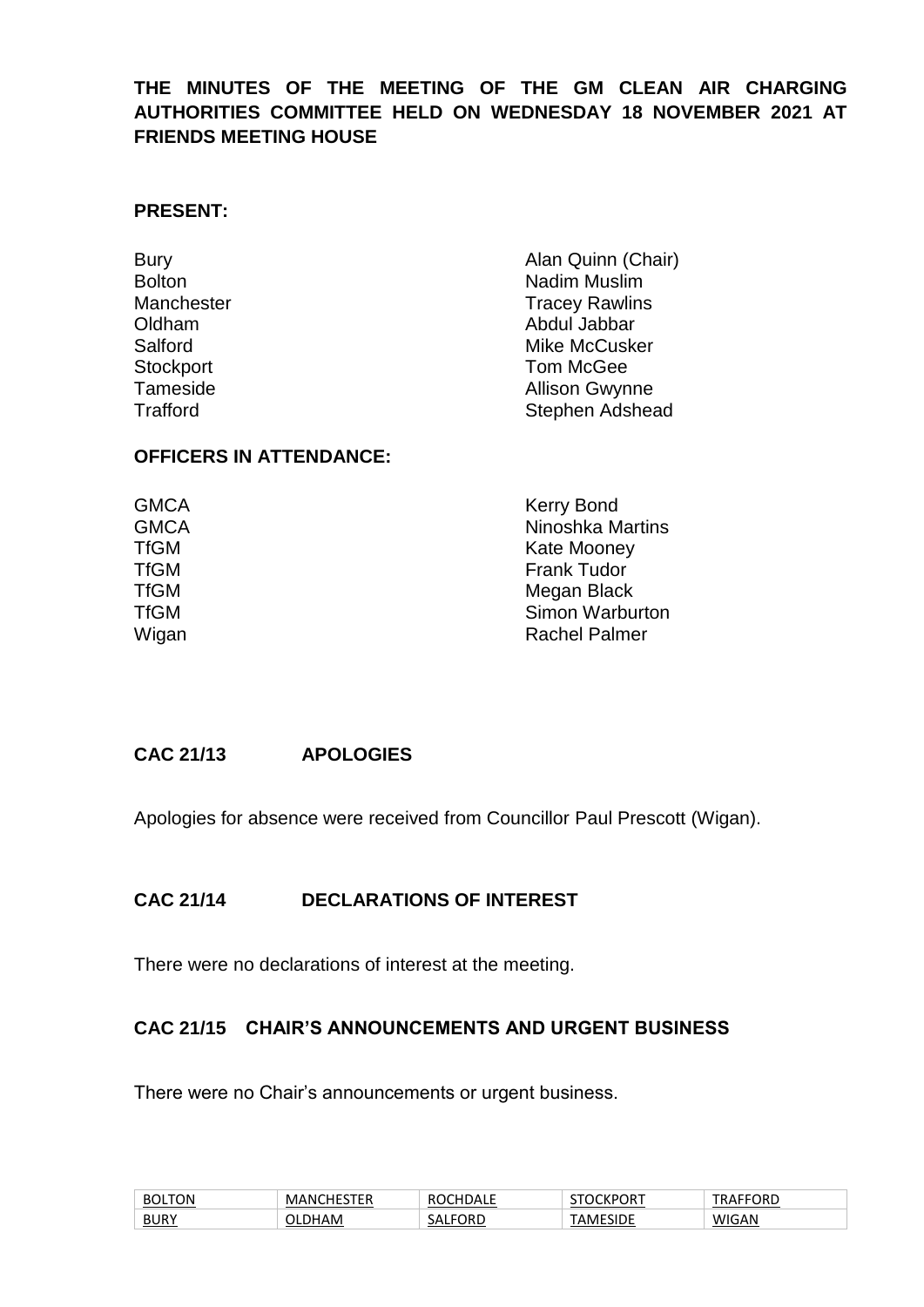## **CAC 21/16 GM CLEAN AIR PLAN – GM CLEAN AIR PLAN POLICY UPDATES**

Consideration was given to a report that set out a proposal to correct a reference in the DVLA Private HGV Tax Class discount and advised that the owner would need to apply for this discount as the CAZ Central Service cannot identify these vehicles.

Members were requested to note the proposed correction to the description column of specialist HGV vehicles, to provide the correct statutory reference to the Road Traffic Act 1988 and to note the correction of the wording in the policy for the replacement funding options available for HGVs to link the wheel plan and weight.

The committee was advised that the CAZ Central Service could administer the Disabled Tax Class exemption and that a database of these vehicles was managed by DVLA, so no additional action was required by the owner or registered keeper to obtain this exemption.

## **RESOLVED/-**

- 1. That the GM Clean Air Plan policy be updated for the Private Heavy Goods Vehicle (HGV) discount to reference para 4(2) (bb) of Part IV of Schedule 1 to the Vehicle Excise and Registration Act (VERA).
- 2. That the GM Clean Air Plan policy be updated for the Private HGV discount to state that that the owners or registered keepers of Private HGV's must apply for the discount, as there is no national database of these vehicles.
- 3. That the GM Clean Air Plan policy be updated for the Disabled Tax Class Vehicles permanent exemption to state that a database of these vehicles is managed by the DVLA. Therefore, no additional action is required by the owner or registered keeper to register the vehicle for an exemption.
- 4. That the description column of specialist HGV vehicles in the GM Clean Air Plan policy be updated to the reference to: Vehicles in the DVLA Special Types Tax Class 13 and specified in an Order under Section 44 of the Road Traffic Act 1988.